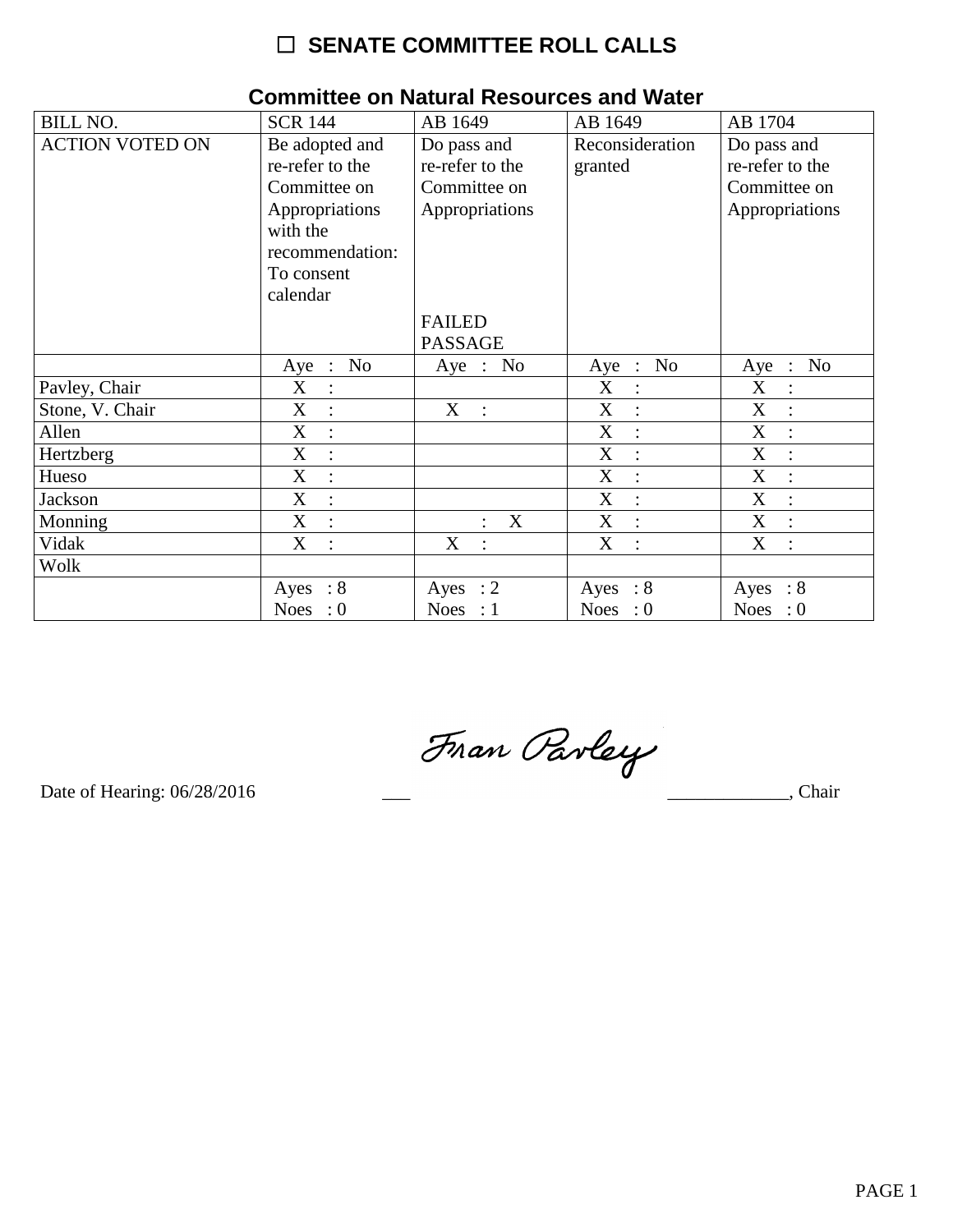| <b>BILL NO.</b>        | AB 1716                                                      | AB 1755                                                          | AB 1792                                                          | AB 1844                                                          |
|------------------------|--------------------------------------------------------------|------------------------------------------------------------------|------------------------------------------------------------------|------------------------------------------------------------------|
| <b>ACTION VOTED ON</b> | Do pass as<br>amended and<br>re-refer to the<br>Committee on | Do pass and<br>re-refer to the<br>Committee on<br>Appropriations | Do pass and<br>re-refer to the<br>Committee on<br>Appropriations | Do pass and<br>re-refer to the<br>Committee on<br>Appropriations |
|                        | Appropriations                                               |                                                                  | with the<br>recommendation:<br>To consent<br>calendar            |                                                                  |
|                        | N <sub>0</sub><br>Aye<br>$\therefore$                        | No<br>$Aye$ :                                                    | $\therefore$ No<br>Aye                                           | N <sub>o</sub><br>Aye<br>$\sim$ 10 $\,$                          |
| Pavley, Chair          | X<br>$\ddot{\cdot}$                                          | X                                                                | X<br>$\ddot{\cdot}$                                              | X                                                                |
| Stone, V. Chair        | X                                                            | X                                                                | X                                                                | X                                                                |
| Allen                  | X<br>$\vdots$                                                | X                                                                | $\boldsymbol{X}$<br>$\ddot{\cdot}$                               | X<br>$\ddot{\cdot}$                                              |
| Hertzberg              | $\boldsymbol{\mathrm{X}}$<br>$\ddot{\cdot}$                  | X<br>$\ddot{\cdot}$                                              | X<br>$\ddot{\cdot}$                                              | $\boldsymbol{\mathrm{X}}$<br>$\ddot{\cdot}$                      |
| Hueso                  | X                                                            | X                                                                | X                                                                | X                                                                |
| Jackson                | X<br>$\ddot{\cdot}$                                          | X<br>$\ddot{\cdot}$                                              | X<br>$\overline{\cdot}$                                          | X<br>$\ddot{\cdot}$                                              |
| Monning                | X<br>$\bullet$                                               | X<br>$\ddot{\cdot}$                                              | X<br>$\ddot{\cdot}$                                              | X<br>$\vdots$                                                    |
| Vidak                  | X                                                            | X                                                                | X<br>$\ddot{\cdot}$                                              | X                                                                |
| Wolk                   |                                                              |                                                                  |                                                                  |                                                                  |
|                        | $\therefore$ 6<br>Ayes                                       | Ayes : $8$                                                       | $\therefore 8$<br>Ayes                                           | $\therefore 8$<br>Ayes                                           |
|                        | Noes : $2$                                                   | Noes : $0$                                                       | Noes : $0$                                                       | <b>Noes</b><br>$\therefore 0$                                    |

### **Committee on Natural Resources and Water**

Fran Pavley

Date of Hearing: 06/28/2016

 $\overline{\phantom{a}}$ , Chair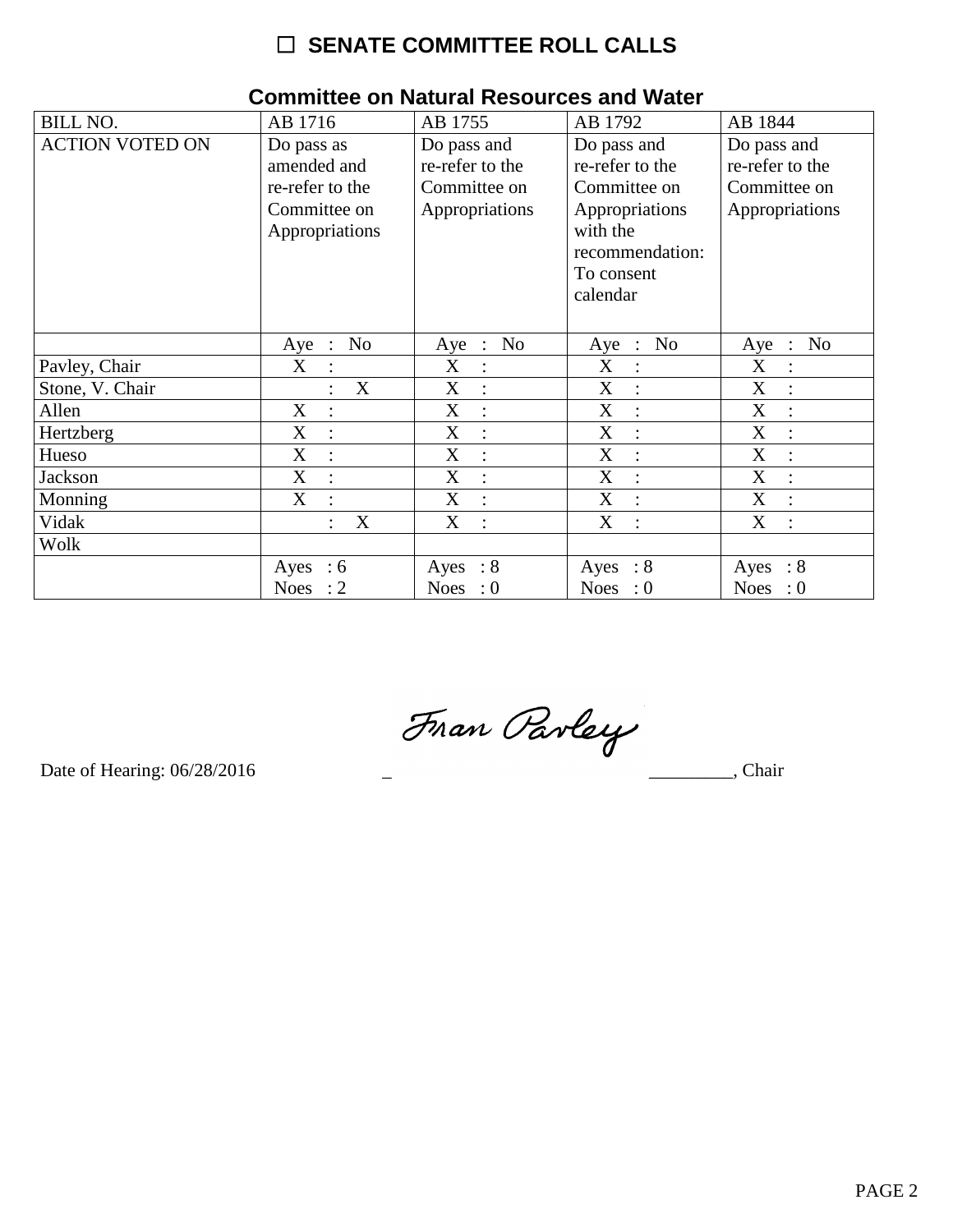| <b>BILL NO.</b>        | AB 1928                               | AB 1958             | AB 1972                       | AB 2002                               |
|------------------------|---------------------------------------|---------------------|-------------------------------|---------------------------------------|
| <b>ACTION VOTED ON</b> | Do pass and                           | Do pass as          | Do pass and                   | Do pass and                           |
|                        | re-refer to the                       | amended and         | re-refer to the               | re-refer to the                       |
|                        | Committee on                          | re-refer to the     | Committee on                  | Committee on                          |
|                        | Appropriations                        | Committee on        | Appropriations                | Appropriations                        |
|                        |                                       | Appropriations      | with the                      |                                       |
|                        |                                       |                     | recommendation:               |                                       |
|                        |                                       |                     | To consent                    |                                       |
|                        |                                       |                     | calendar                      |                                       |
|                        |                                       |                     |                               |                                       |
|                        | N <sub>o</sub><br>Aye<br>$\therefore$ | No<br>Aye :         | $\therefore$ No<br>Aye        | N <sub>o</sub><br>Aye<br>$\therefore$ |
| Pavley, Chair          | X                                     | X                   | X<br>$\ddot{\phantom{a}}$     | $\mathbf X$                           |
| Stone, V. Chair        | X                                     | X                   | X                             | X                                     |
| Allen                  | X<br>$\ddot{\cdot}$                   | X                   | X<br>$\ddot{\cdot}$           | X<br>$\ddot{\cdot}$                   |
| Hertzberg              | X<br>$\ddot{\cdot}$                   | X<br>$\ddot{\cdot}$ | X<br>$\ddot{\phantom{a}}$     | $\boldsymbol{\mathrm{X}}$             |
| Hueso                  | X<br>$\ddot{\cdot}$                   | X                   | X                             | X                                     |
| <b>Jackson</b>         | X<br>$\ddot{\cdot}$                   | X<br>$\ddot{\cdot}$ | X<br>$\ddot{\cdot}$           | X<br>$\ddot{\cdot}$                   |
| Monning                | X<br>$\ddot{\cdot}$                   | X<br>$\bullet$      | X<br>$\ddot{\cdot}$           | X<br>$\bullet$                        |
| Vidak                  | X<br>$\ddot{\cdot}$                   | X                   | X<br>$\ddot{\cdot}$           | X                                     |
| Wolk                   |                                       |                     |                               |                                       |
|                        | Ayes<br>:6                            | Ayes : $6$          | Ayes : $8$                    | Ayes<br>$\therefore$ 6                |
|                        | <b>Noes</b><br>$\colon$ 2             | Noes : $2$          | <b>Noes</b><br>$\therefore 0$ | <b>Noes</b><br>$\therefore$ 2         |

### **Committee on Natural Resources and Water**

Fran Parley

Date of Hearing: 06/28/2016

 $\overline{\phantom{a}}$ , Chair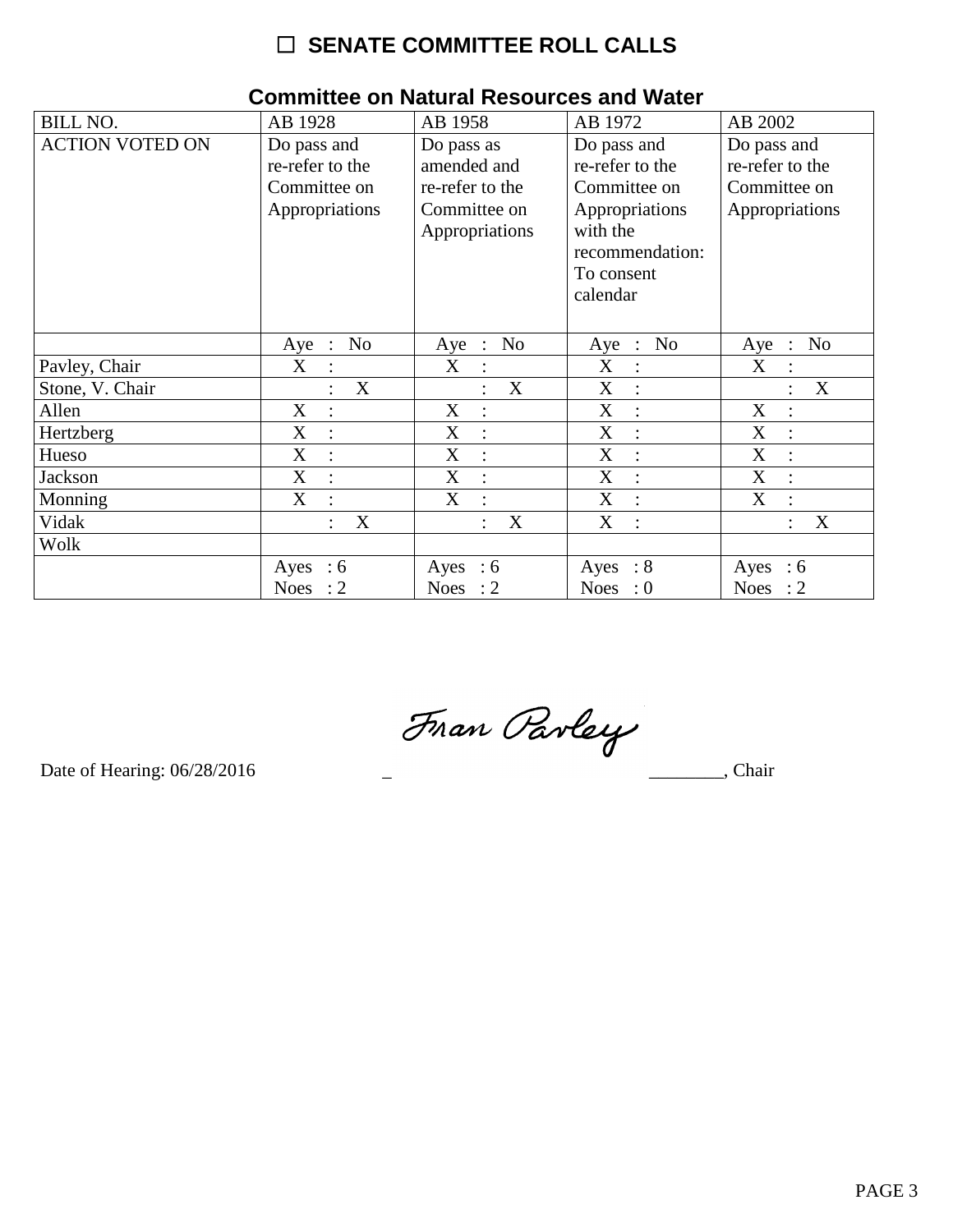| <b>BILL NO.</b>        | AB 2029                                                                        | AB 2087                                                                        | AB 2148                                                                        | AB 2189                                                          |
|------------------------|--------------------------------------------------------------------------------|--------------------------------------------------------------------------------|--------------------------------------------------------------------------------|------------------------------------------------------------------|
| <b>ACTION VOTED ON</b> | Do pass as<br>amended and<br>re-refer to the<br>Committee on<br>Appropriations | Do pass as<br>amended and<br>re-refer to the<br>Committee on<br>Appropriations | Do pass as<br>amended and<br>re-refer to the<br>Committee on<br>Appropriations | Do pass and<br>re-refer to the<br>Committee on<br>Appropriations |
|                        | No<br>$Aye$ :                                                                  | N <sub>o</sub><br>Aye :                                                        | Aye : No                                                                       | N <sub>o</sub><br>Aye<br>$\sim$                                  |
| Pavley, Chair          | X<br>$\therefore$                                                              | X<br>$\ddot{\cdot}$                                                            | X                                                                              | X<br>$\ddot{\cdot}$                                              |
| Stone, V. Chair        | X                                                                              | X                                                                              | X                                                                              | X                                                                |
| Allen                  |                                                                                | X<br>$\ddot{\cdot}$                                                            | X<br>$\ddot{\cdot}$                                                            | X<br>$\ddot{\cdot}$                                              |
| Hertzberg              | X<br>$\cdot$                                                                   | X<br>$\ddot{\cdot}$                                                            | X<br>$\ddot{\cdot}$                                                            | X<br>$\cdot$                                                     |
| Hueso                  | X<br>$\ddot{\cdot}$                                                            | X<br>$\ddot{\cdot}$                                                            | X<br>$\ddot{\cdot}$                                                            | X                                                                |
| Jackson                | X<br>$\therefore$                                                              | X<br>$\ddot{\cdot}$                                                            | X<br>$\mathbb{R}^2$                                                            | X<br>$\ddot{\cdot}$                                              |
| Monning                | X<br>$\ddot{\cdot}$                                                            | X<br>$\ddot{\cdot}$                                                            | X<br>$\ddot{\cdot}$                                                            | $\mathbf X$<br>$\ddot{\cdot}$                                    |
| Vidak                  | X                                                                              | X<br>$\ddot{\cdot}$                                                            | X                                                                              | X                                                                |
| Wolk                   |                                                                                |                                                                                |                                                                                |                                                                  |
|                        | Ayes : $7$                                                                     | Ayes : $6$                                                                     | Ayes : $6$                                                                     | Ayes<br>$\therefore 8$                                           |
|                        | <b>Noes</b><br>$\cdot 0$                                                       | Noes : $2$                                                                     | Noes : $2$                                                                     | <b>Noes</b><br>$\therefore 0$                                    |

### **Committee on Natural Resources and Water**

Fran Parley

Date of Hearing: 06/28/2016

 $\frac{1}{\sqrt{1-\frac{1}{2}}\sqrt{1-\frac{1}{2}}\sqrt{1-\frac{1}{2}}\sqrt{1-\frac{1}{2}}\sqrt{1-\frac{1}{2}}\sqrt{1-\frac{1}{2}}\sqrt{1-\frac{1}{2}}\sqrt{1-\frac{1}{2}}\sqrt{1-\frac{1}{2}}\sqrt{1-\frac{1}{2}}\sqrt{1-\frac{1}{2}}\sqrt{1-\frac{1}{2}}\sqrt{1-\frac{1}{2}}\sqrt{1-\frac{1}{2}}\sqrt{1-\frac{1}{2}}\sqrt{1-\frac{1}{2}}\sqrt{1-\frac{1}{2}}\sqrt{1-\frac{1}{2}}\sqrt{1-\frac{1}{2}}\sqrt{1-\frac$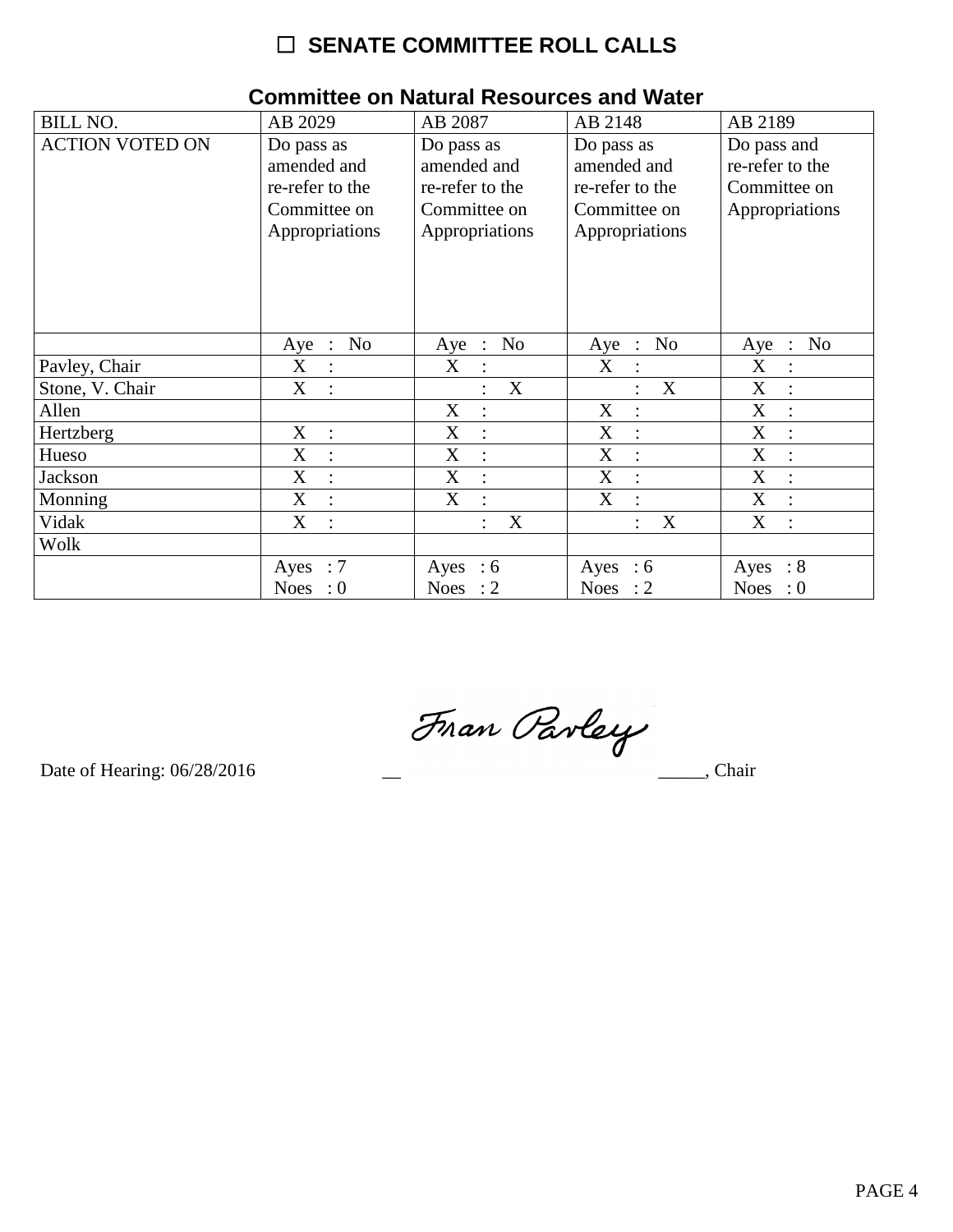| <b>BILL NO.</b>        | AB 2444                             | AB 2480                   | AB 2515                       | AB 2534                              |
|------------------------|-------------------------------------|---------------------------|-------------------------------|--------------------------------------|
| <b>ACTION VOTED ON</b> | Do pass and                         | Do pass and               | Do pass and                   | Do pass as                           |
|                        | re-refer to the                     | re-refer to the           | re-refer to the               | amended and                          |
|                        | Committee on                        | Committee on              | Committee on                  | re-refer to the                      |
|                        | Governance and                      | Appropriations            | Appropriations                | Committee on                         |
|                        | Finance                             |                           |                               | Appropriations                       |
|                        |                                     |                           |                               |                                      |
|                        |                                     |                           |                               |                                      |
|                        |                                     |                           |                               |                                      |
|                        |                                     |                           |                               |                                      |
|                        |                                     |                           |                               |                                      |
|                        | No<br>Aye<br>$\ddot{\phantom{1}}$ : | No<br>Aye<br>$\mathbb{R}$ | No<br>Aye<br>$\mathbb{R}^2$   | No<br>Aye<br>$\dddot{\phantom{1}}$ : |
| Pavley, Chair          | X                                   | X<br>$\ddot{\cdot}$       | X<br>$\ddot{\phantom{a}}$     | $\mathbf X$                          |
| Stone, V. Chair        | X                                   | X                         | X                             | X                                    |
| Allen                  | X<br>$\ddot{\cdot}$                 | X<br>$\ddot{\cdot}$       | X<br>$\ddot{\cdot}$           | X<br>$\vdots$                        |
| Hertzberg              | X<br>$\ddot{\cdot}$                 | X<br>$\ddot{\cdot}$       | X<br>$\ddot{\cdot}$           | X                                    |
| Hueso                  | X                                   | X                         | X                             | X                                    |
| Jackson                | X<br>$\ddot{\cdot}$                 | X<br>$\ddot{\cdot}$       | X<br>$\ddot{\cdot}$           | X<br>$\ddot{\cdot}$                  |
| Monning                | X<br>$\ddot{\cdot}$                 | X<br>$\bullet$            | X<br>$\ddot{\cdot}$           | X<br>$\bullet$                       |
| Vidak                  | X                                   | X<br>$\ddot{\cdot}$       | X                             | X                                    |
| Wolk                   |                                     |                           |                               |                                      |
|                        | Ayes : $6$                          | Ayes : $6$                | Ayes : $8$                    | Ayes<br>:6                           |
|                        | <b>Noes</b><br>$\colon$ 2           | Noes : $2$                | <b>Noes</b><br>$\therefore 0$ | <b>Noes</b><br>$\therefore$ 2        |

### **Committee on Natural Resources and Water**

Fran Pavley

Date of Hearing: 06/28/2016

 $\frac{1}{\sqrt{1-\frac{1}{2}}\sqrt{1-\frac{1}{2}}\left(\frac{1}{2}-\frac{1}{2}\right)}$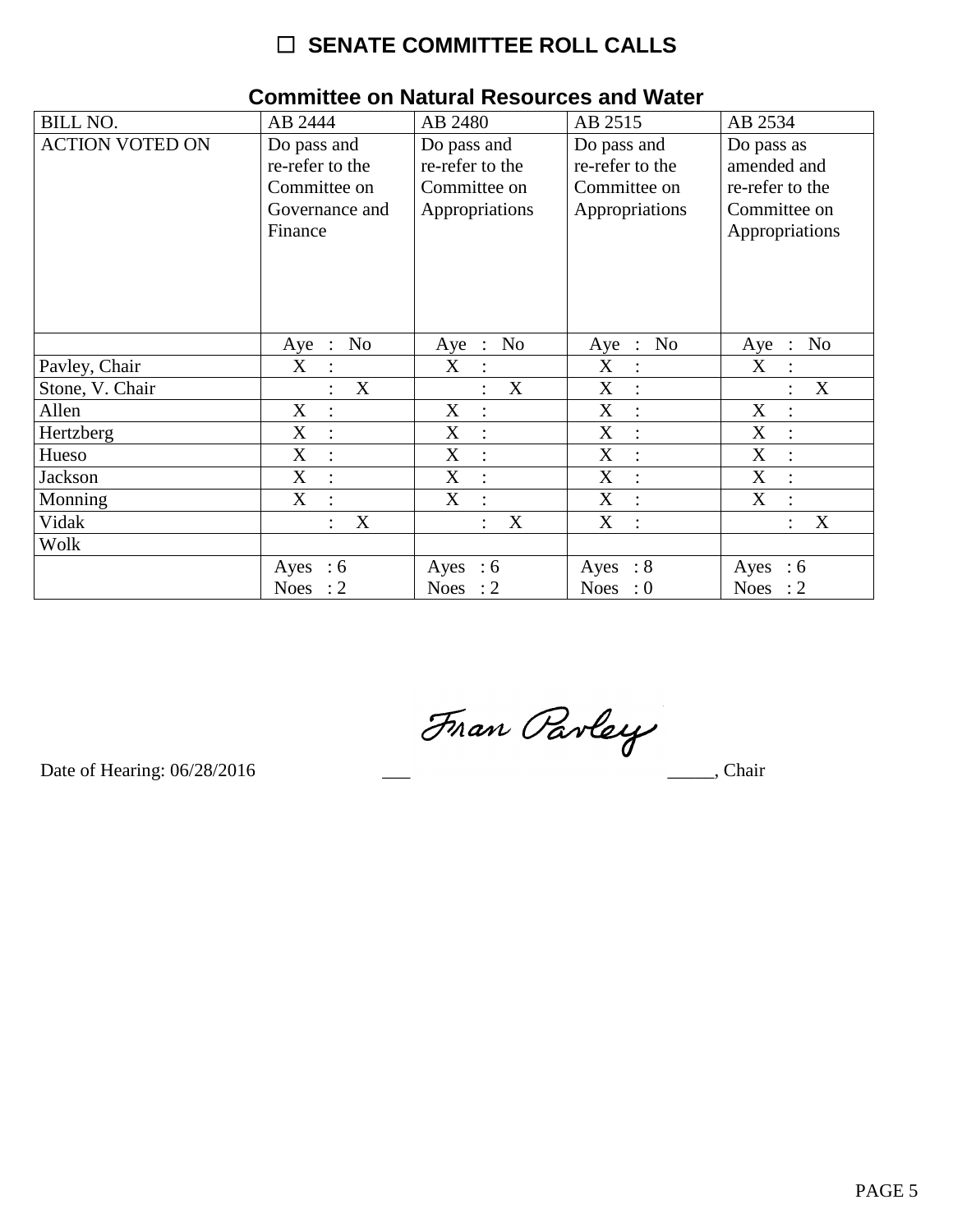| <b>BILL NO.</b>        | AB 2594                                                                        | AB 2616                                                                        | AB 2729                                                                        | AB 2797                                                          |
|------------------------|--------------------------------------------------------------------------------|--------------------------------------------------------------------------------|--------------------------------------------------------------------------------|------------------------------------------------------------------|
| <b>ACTION VOTED ON</b> | Do pass as<br>amended and<br>re-refer to the<br>Committee on<br>Appropriations | Do pass as<br>amended and<br>re-refer to the<br>Committee on<br>Appropriations | Do pass as<br>amended and<br>re-refer to the<br>Committee on<br>Appropriations | Do pass and<br>re-refer to the<br>Committee on<br>Appropriations |
|                        | No<br>$Aye$ :                                                                  | N <sub>o</sub><br>Aye :                                                        | Aye : No                                                                       | N <sub>o</sub><br>Aye<br>$\mathbb{R}^2$                          |
| Pavley, Chair          | X<br>$\ddot{\cdot}$                                                            | X<br>$\ddot{\cdot}$                                                            | X                                                                              | X                                                                |
| Stone, V. Chair        | X                                                                              | X                                                                              | X                                                                              | X                                                                |
| Allen                  | X<br>$\ddot{\cdot}$                                                            | X<br>$\ddot{\cdot}$                                                            | X<br>÷                                                                         | X<br>$\ddot{\cdot}$                                              |
| Hertzberg              | $\mathbf X$<br>$\ddot{\cdot}$                                                  | $\boldsymbol{\mathrm{X}}$<br>$\ddot{\cdot}$                                    | X<br>$\ddot{\cdot}$                                                            | $\boldsymbol{X}$                                                 |
| Hueso                  | X<br>$\ddot{\cdot}$                                                            | X<br>÷                                                                         | X<br>$\ddot{\cdot}$                                                            | X                                                                |
| Jackson                | X<br>$\ddot{\cdot}$                                                            | X<br>$\ddot{\cdot}$                                                            | X<br>$\mathbb{R}^2$                                                            | X<br>$\ddot{\cdot}$                                              |
| Monning                | X<br>$\ddot{\cdot}$                                                            | X<br>$\ddot{\cdot}$                                                            | X<br>$\ddot{\cdot}$                                                            | X<br>$\ddot{\cdot}$                                              |
| Vidak                  | X                                                                              | X<br>$\ddot{\cdot}$                                                            | X                                                                              | X                                                                |
| Wolk                   |                                                                                |                                                                                |                                                                                |                                                                  |
|                        | Ayes : $8$                                                                     | Ayes : $6$                                                                     | Ayes : $6$                                                                     | Ayes<br>$\therefore$ 6                                           |
|                        | <b>Noes</b><br>$\cdot 0$                                                       | Noes : $2$                                                                     | Noes : $2$                                                                     | <b>Noes</b><br>$\therefore$ 2                                    |

### **Committee on Natural Resources and Water**

Fran Parley

Date of Hearing: 06/28/2016

 $\frac{1}{\sqrt{1-\frac{1}{2}}\sqrt{1-\frac{1}{2}}\left(\frac{1}{2}-\frac{1}{2}\right)}$